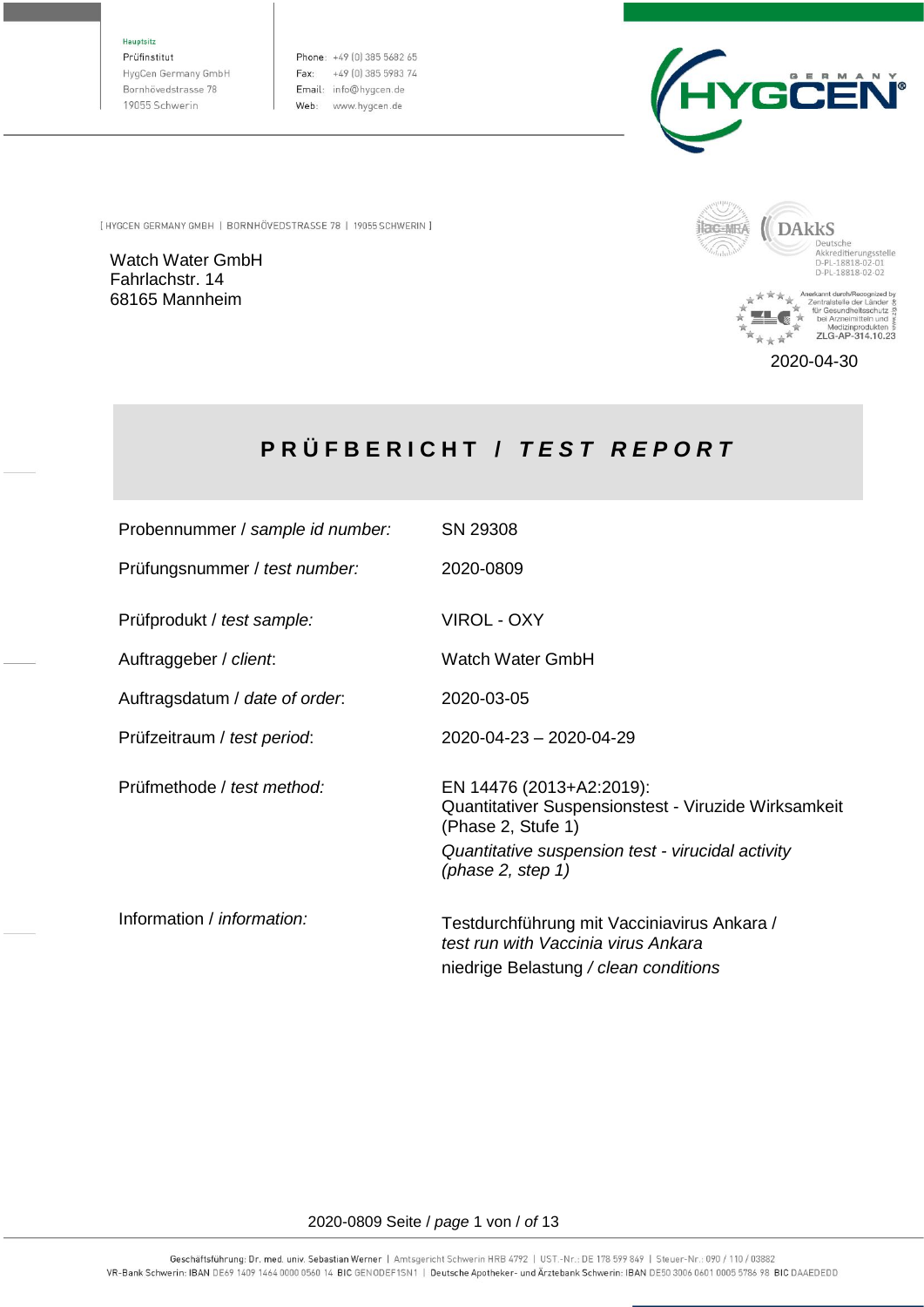

# **Identifizierung der Probe /** *identification of the sample*

| Prüfprodukt / test sample:                                                                                                 | <b>VIROL - OXY</b>                              |
|----------------------------------------------------------------------------------------------------------------------------|-------------------------------------------------|
| Probennummer / sample id number:                                                                                           | SN 29308                                        |
| Chargennummer / batch number:                                                                                              | VO2020D03M03                                    |
| Formulierungscode / formulation code:                                                                                      | nicht angegeben / not specified                 |
| Lieferdatum / date of delivery:                                                                                            | 2020-03-09                                      |
| Lagerbedingungen / storage conditions:                                                                                     | die des Herstellers / those of the manufacturer |
| Vom Hersteller zur Anwendung empfohlenes<br>Verdünnungsmittel / sample diluent<br>recommended by the manufacturer for use: | Leitungswasser / tap water                      |
| Aussehen / appearance:                                                                                                     | rosa Pulver / pink powder                       |
| Geruch / odour.                                                                                                            | produktspezifisch / product specific            |
| Wirkstoffsubstanz(en) laut<br>Herstellerangaben / active substance(s)<br>according to the manufacturer:                    | in 100g / per 100g:<br>4.67g $H_2O_2$           |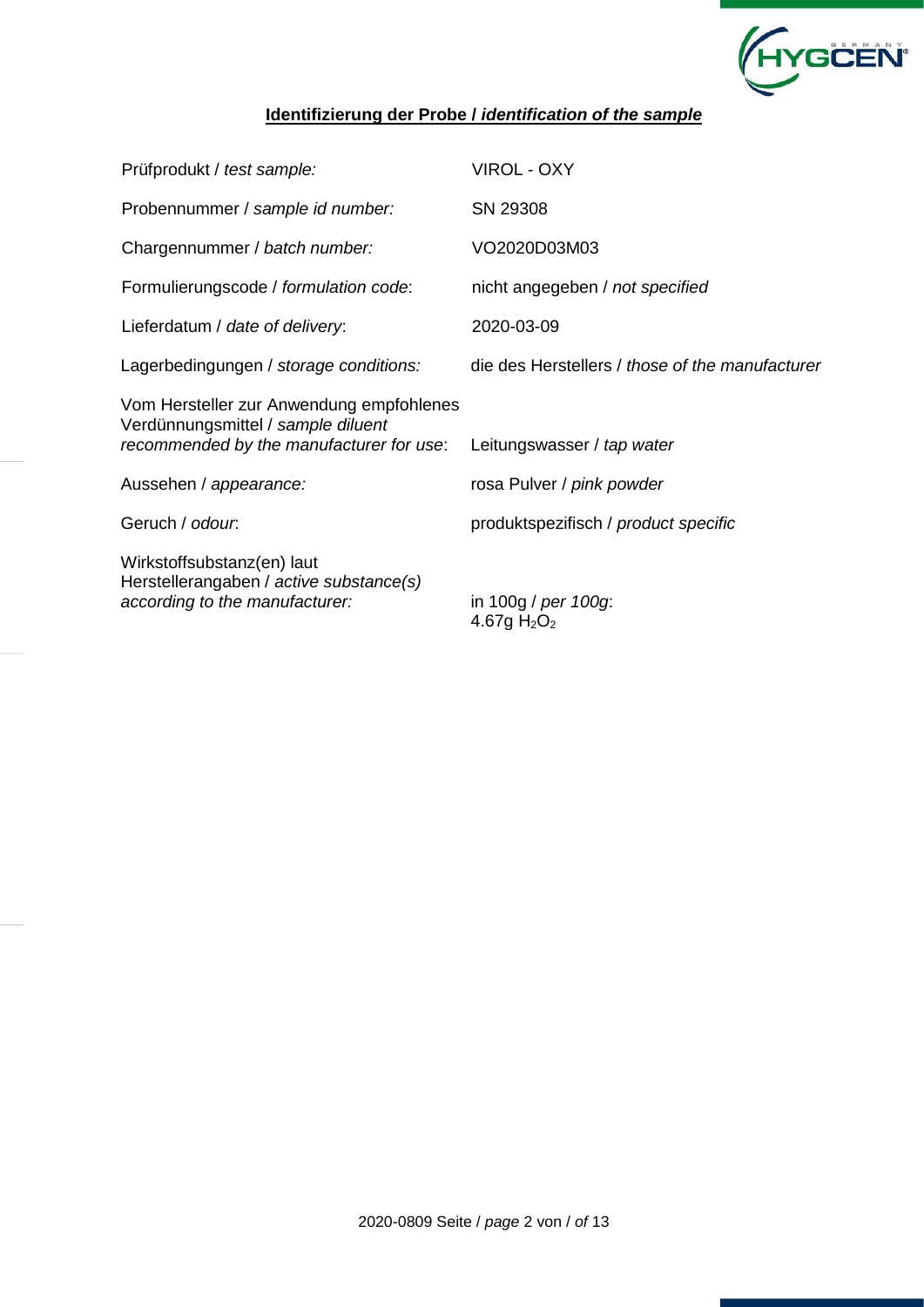

# **Prüfverfahrensbeschreibung /** *description of the test method*

#### *Prüfmethode / test method:* EN 14476 (2013+A2:2019)\*:

Chemische Desinfektionsmittel und Antiseptika - Quantitativer Suspensionsversuch Viruzidie für in der Humanmedizin verwendete chemische Desinfektionsmittel und Antiseptika - Prüfverfahren und Anforderungen (Phase 2, Stufe 1)

*EN 14476 (2013+A2:2019)\*:*

*Chemical disinfectants and antiseptics – Virucidal quantitative suspension test for chemical disinfectants and antiseptics used in human medicine – Test method and requirements (phase 2, step 1)*

*SOP 02-200*

\* Für den Nachweis der viruziden Wirksamkeit nach EN 14476 werden Suspensionen von 8 Volumenteilen des Desinfektionsmittels (Produktprüflösung) mit einem Teil Belastungssubstanz (0,3% bei der Prüfung von dirty conditions bzw. 0,03% bei der Prüfung von clean conditions) und einem Volumenteil Virussuspension mit einem Titer von mindestens 10 <sup>7</sup> TC ID 50 / ml inkubiert. Nach Ablauf der Einwirkungszeit wird die Wirkung des Desinfektionsmittels durch Verdünnen (bzw. Gel-Filtration) gestoppt und zur Ermittlung des Restvirusgehaltes eine Verdünnungsreihe entsprechend der Progression 1:10 /1:100 / 1:1000 u.s.w. angelegt. Die Titration erfolgt im Mikrotitersystem auf 96-well Platten. Darüber hinaus werden folgende Kontrollen durchgeführt: Viruskontrolle, Zytotoxizitätskontrolle, Suszeptibilitätskontrolle und Referenzinaktivierung. Die Kalkulation der Ergebnisse erfolgt nach Spearman und Kärber und wird als Differenz zwischen dem Titer der Viruskontrolle und dem Titer der Produktprüflösung unter Einbeziehung eines 95%igen Konfidenzintervalles berechnet.

*\* For the evaluation of the virucidal activity according to EN 14476 suspensions of 8 parts by volume of the disinfectant solution (sample test solution) were mixed with one volume of an interfering substance (0.3% in the test with dirty conditions and 0.03% for clean conditions) and one volume of virus suspension with a titer of at least 10 <sup>7</sup> TC ID 50 / ml After the contact time the disinfectant activity was stopped by diluting (or gel filtration). For the determination of residual virus content, a dilution series according to the progression of 1:10 / 1:100 / 1:1000 etc. was prepared. The titration was carried out in microtiter 96-well plates. In addition, the following controls were performed: virus control, cytotoxicity control, susceptibility control and a reference inactivation. The calculation of titer reductions is based on the method of Spearman and Kärber and is measured as the difference between the titer of the virus control and the titer of sample test solution including a 95% confidence interval.*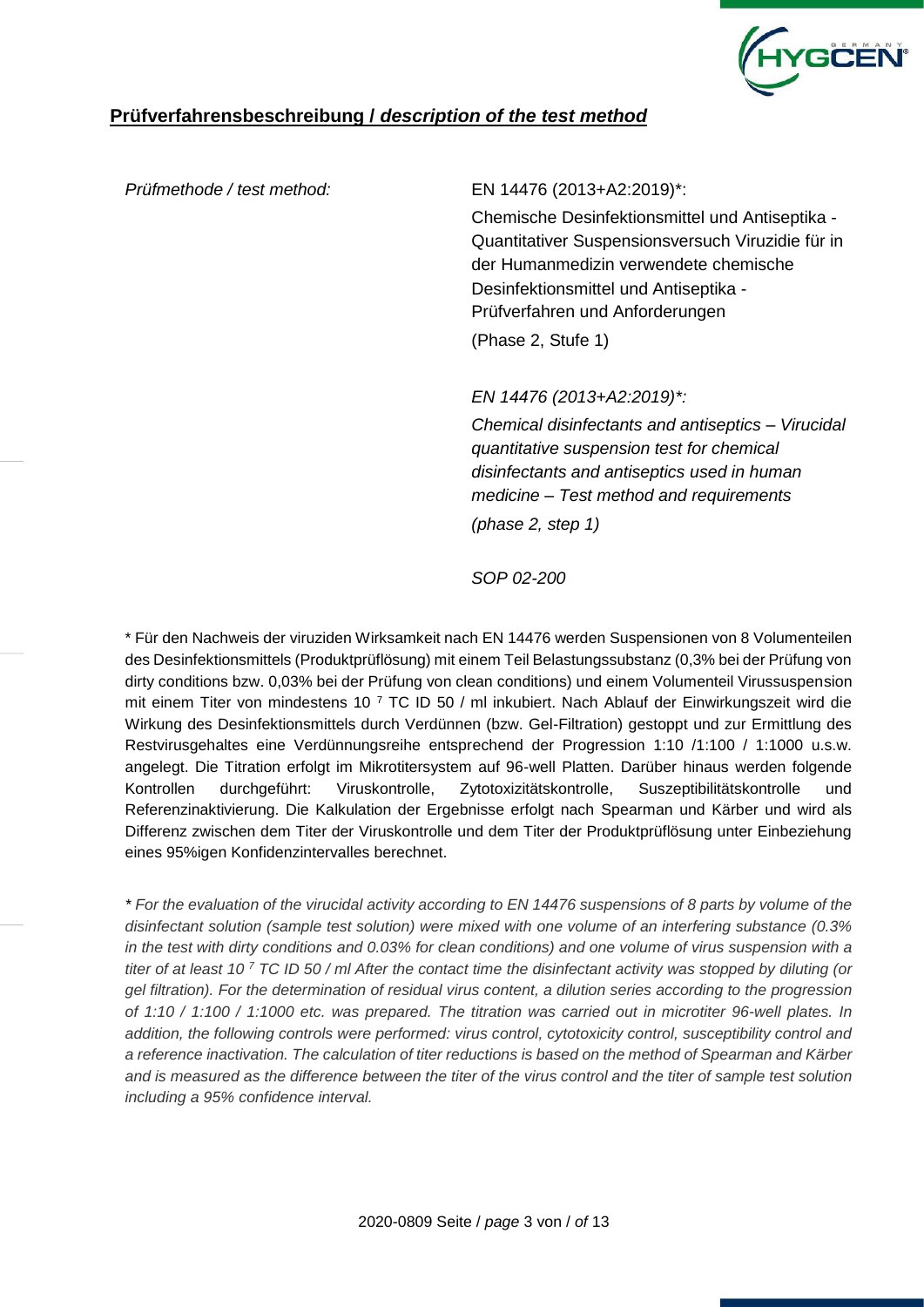

# **Prüfverfahrensbeschreibung /** *description of the test method*

| Prüftemperatur(en) /<br>test temperature(s):                                   | $20^{\circ}$ C $\pm$ 1°C                                                                                                             |
|--------------------------------------------------------------------------------|--------------------------------------------------------------------------------------------------------------------------------------|
| Produktprüfkonzentration(en) /<br>sample test concentration(s):                | 2%, 1%, 0.5% (m/v)<br>Tatsächliche Prüfkonzentrationen /<br>real test concentrations                                                 |
| Aussehen der Produktverdünnung(en) /<br>appearance of the product dilution(s): | klar / clear                                                                                                                         |
| Belastungssubstanz(en) /<br>interfering substance(s):                          | niedrige Belastung / clean conditions:<br>0,3g/l Rinderserumalbumin /<br>0.3g/l bovine serum albumin                                 |
| Prüfviren / test organism(s):                                                  | <b>ATCC VR-1508</b><br><b>Modifiziertes Vacciniavirus</b><br>Stamm Ankara (MVA) /<br>Modified Vaccinia virus strain<br>Ankara (MVA)  |
| Zelllinie zur Vermehrung /<br>cell line for replication:                       | P <sub>5</sub><br>Passage Nr. / Passage no.<br>BHK-21 Zellen / BHK-21 cells CCLV-RIE 179                                             |
| Titrationsverfahren /<br>method of titration:                                  | Virustitration auf Zellen als Monolayer in 96-<br>Well<br>Mikrotiterplatten.<br>0,5ml<br>Produktprüflösung<br>4,5ml<br>werden<br>mit |

Einwirkzeit(en) / *contact time(s)*: 10 Minuten / *minutes*

*microtitre plate.* 

eiskaltem DMEM + 2% FBS bis zu einer Verdünnung von 10-8 verdünnt. 100µl von jeder Verdünnung wurden in 8 wells der Mikrotiterplatte pipettiert. / *virus titration on cells as monolayer in 96-well microtitre plates. 0.5ml sample test solution were diluted with 4.5ml icecold DMEM with 2% FBS up to a dilution of 10-8 .100µl of each dilution were pipetted into 8 wells of the*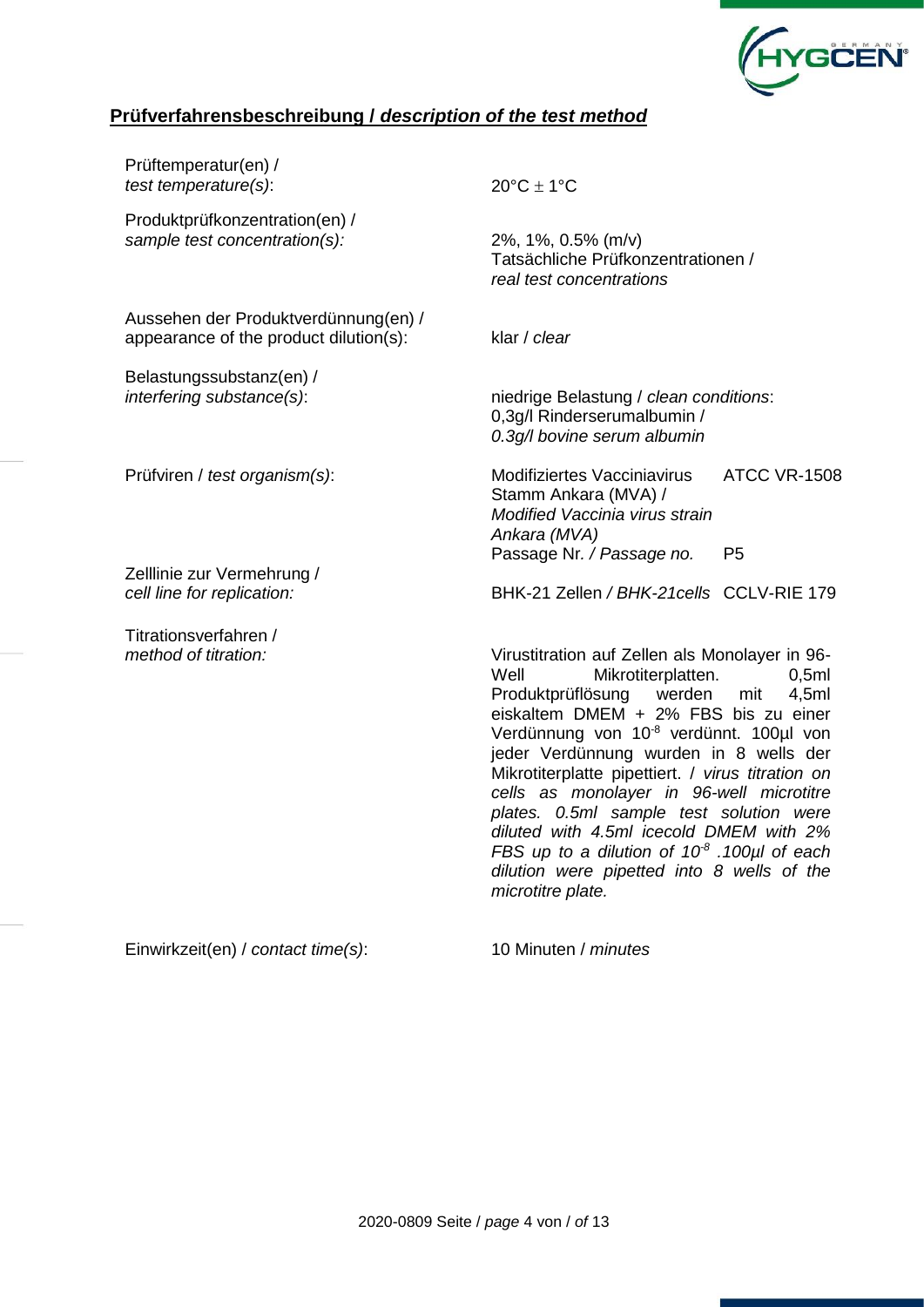

# **Prüfverfahrensbeschreibung /** *description of the test method*

| Bebrütungstemperatur /<br>incubation temperature:                                                      | $36^{\circ}$ C $\pm$ 1°C                                                                  |                                                                                                                                                                                                                                                      |
|--------------------------------------------------------------------------------------------------------|-------------------------------------------------------------------------------------------|------------------------------------------------------------------------------------------------------------------------------------------------------------------------------------------------------------------------------------------------------|
| Probenverdünnungsmittel /<br>diluent used for test solution:                                           | Wasser standardisierter Härte /<br>hard water according to standard                       |                                                                                                                                                                                                                                                      |
| Verfahren zur Beendigung der Wirkung des<br>Produktes und / procedure to stop action of<br>the sample: | eisgekühltem DMEM + 2% FBS /<br>$DMEM + 2\% FBS$                                          | Verdünnung bis 10 <sup>-4</sup> innerhalb von 10sec mit<br>Dilution up to $10-4$ within 10sec with ice-cold                                                                                                                                          |
| Stabilität der Produktverdünnung /<br>stability of the product dilution:                               | test procedure.                                                                           | Keine Veränderungen der Stabilität und des<br>Aussehens während der Testdurchführung. / No<br>changes in stability and appearance during the                                                                                                         |
|                                                                                                        | kein Niederschlag oder Ausfällungen /<br>no flocculants or precipitation                  |                                                                                                                                                                                                                                                      |
| pH-Werte / pH-values 20°C:                                                                             | $2\%$ in WSH <sup>1)</sup><br>1% in WSH $1$ <sup>1)</sup><br>$0.5\%$ in WSH <sup>1)</sup> | 1.82<br>1.97<br>2.62                                                                                                                                                                                                                                 |
|                                                                                                        | <sup>1)</sup> Wasser standardisierter Härte /<br>hard water according to standard         |                                                                                                                                                                                                                                                      |
| Kontrolle der Zellsensibilität /<br>control of cell susceptibility:                                    | respectively PBS                                                                          | Vergleichende Virustitrationen wurden auf Zellen<br>welche mit 0,01% Produktlösung bzw. PBS<br>behandelt wurden, durchgeführt / comparative<br>virus titrations were performed on cells, which had<br>been treated with 0.01% solution of the sample |
| Referenz Virusinaktivierung /<br>reference virus inactivation:                                         | 0,7%(V/V) Formaldehydlösung /<br>0.7% (V/V) formaldehyde solution                         |                                                                                                                                                                                                                                                      |
|                                                                                                        | Einwirkzeiten / contact times: 30, 60min                                                  |                                                                                                                                                                                                                                                      |
| Prüfanforderung / test requirement:                                                                    |                                                                                           |                                                                                                                                                                                                                                                      |
| EN 14476:                                                                                              | Reduktion / $reduction \geq 4$ lg                                                         |                                                                                                                                                                                                                                                      |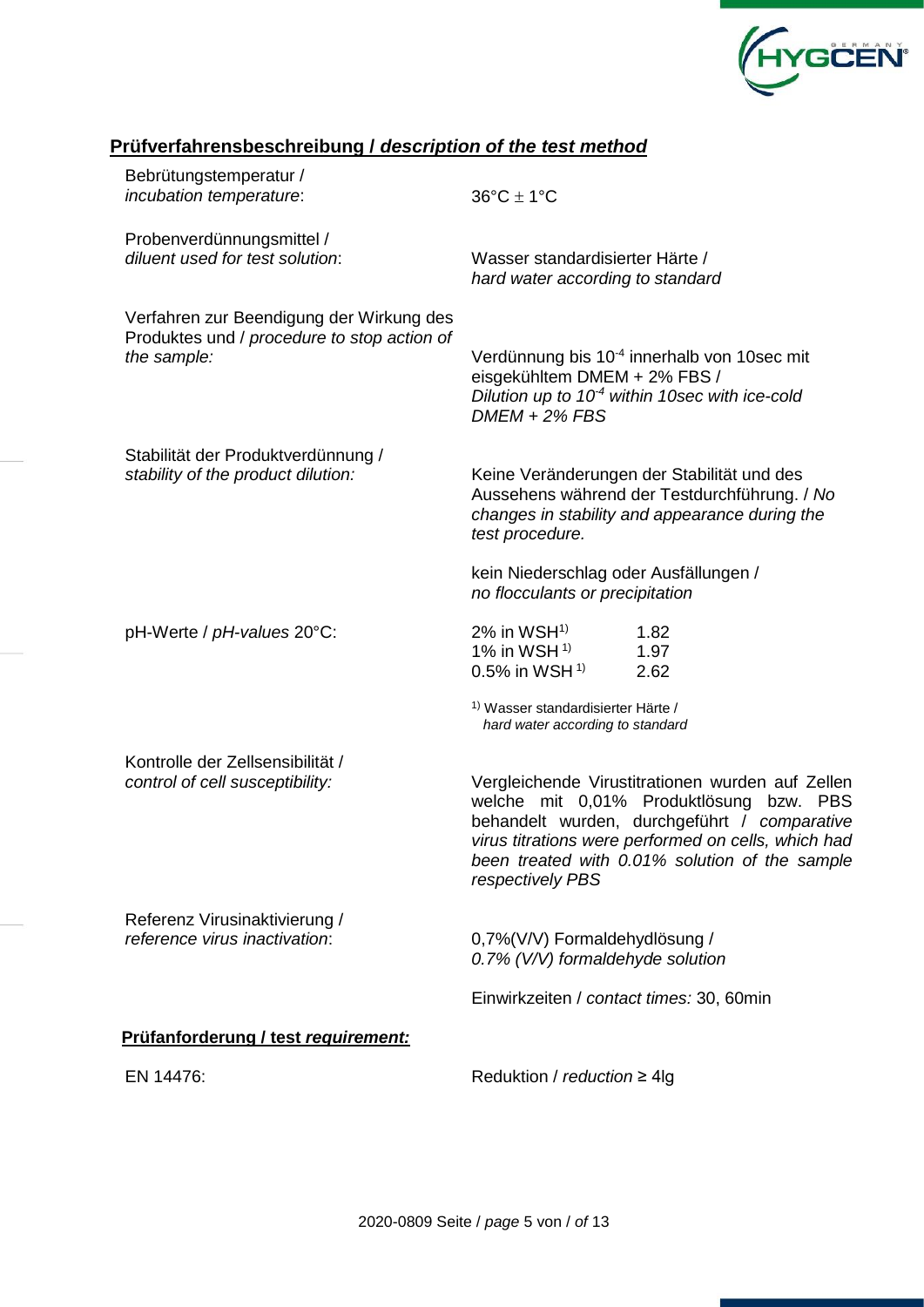

### **Berechnung der viruziden Wirksamkeit /** *calculation of the virucidal activity*

Der TCID50 wurde entsprechend der Methode von Spearman und Kärber berechnet / *TCID50 was calculated according to the method of Spearman and Kärber*

$$
m = x_k + d/2 - d \sum p_i
$$

- m = Negativer dekadischer Logarithmus des Titers auf Basis des Prüfvolumens / *negative decimal logarithm of the titre based on the test volume*
- $x_k$  = Logarithmus der niedrigsten Dosierung (Verdünnungsstufe), bei der alle Prüfobjekte eine positive Reaktion abgeben / *logarithm of lowest dose (dilution level) at which all test objects exhibit a positive reaction*
- d = Logarithmus des Verdünnungsfaktors / *logarithm of dilution factor*
- p<sup>i</sup> = Beobachtete Reaktionsrate / *observed reaction rate*

#### Berechnung der Standardabweichung / *calculation of the standard error*

$$
S_m = \sqrt{d^2 \sum \{p_i(1-p_i)\}/(n-1)\}}
$$

- S<sup>m</sup> = Standardfehler des logarithmischen Titers / *standard error of logarithmic titre*
- d = Logarithmus des Verdünnungsfaktors / *logarithm of dilution factor*
- p<sup>i</sup> = Beobachtete Reaktionsrate / *observed reaction rate*
- n = Anzahl der Prüfobjekte je Verdünnung / *number of test objects per dilution*

#### Berechnung der Reduktion / *calculation of the reduction*

$$
R_{T1}=a-b
$$

- RT1 = Reduktion des ersten Prüflaufs / *reduction from first test run*
- a = lg TCID50/ml der Kontrolltitration aus dem ersten Prüflauf / *lg TCID50/ml of control titration of the first test run*
- b = lg TCID50/ml der "Restvirus"-Titration aus dem ersten Prüflauf / *lg TCID50/ml of "rest virus" titration of the first test run*

#### Berechnung des 95 %-Vertrauensbereich von R aus der ersten Annäherung (KR(T1)) / *calculation of the 95 % confidence interval of R of the first approach*

$$
K_{R(T1)} = 2 \times \sqrt{S_a^2 + S_b^2}
$$

- KR(T1) = 95 %-Vertrauensbereich von R aus dem ersten Prüflauf / *95 % confidence interval of the R of the first test run*
- S<sup>a</sup> = Standardfehler der Kontrolltitration aus dem ersten Prüflauf / *standard error of control titration of the first test run*
- 2S<sup>a</sup> = 95 %-Vertrauensbereich der Kontrolltitration aus dem ersten Prüflauf / *95 % confidence interval of control titration of the first test run*
- S<sup>b</sup> = Standardfehler der "Restvirus"-Titration aus dem ersten Prüflauf / *standard error of "rest virus" titration of the first test run*
- 2S<sup>b</sup> = 95 %-Vertrauensbereich der "Restvirus"-Titration aus dem ersten Prüflauf / *95 % confidence interval of "rest virus" titration of the first test run*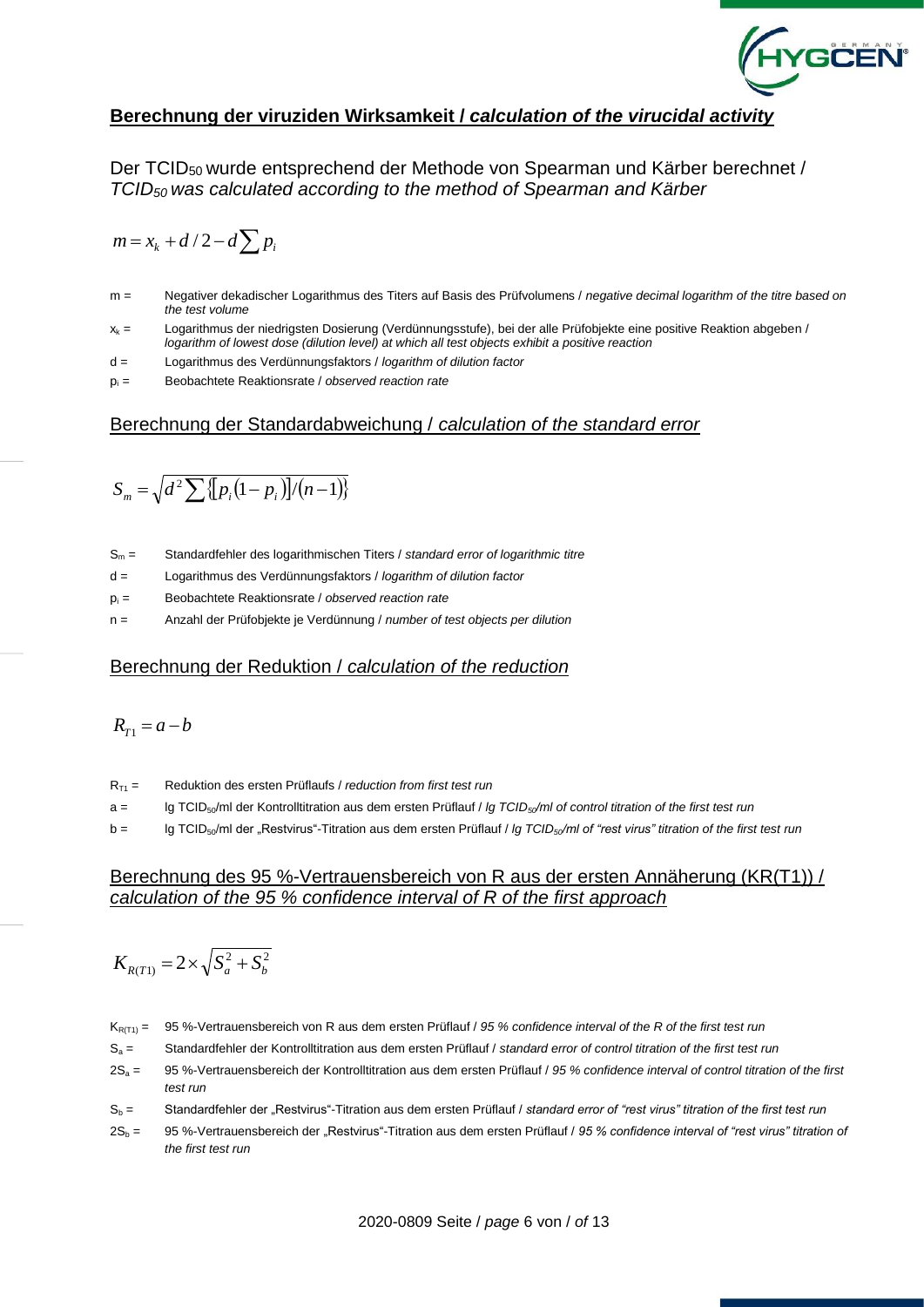

Sofern im Testansatz mit Desinfektionsmittel kein "Restvirus" mehr nachweisbar ist, entspricht das 95% KI des RF des Testansatzes dem des Kontrollansatzes.

Von einer Wirksamkeit des Desinfektionsmittels gegen Viren wird immer dann ausgegangen, wenn der Reduktionsfaktor ≥ 4lg Stufen beträgt.

*In case no "residual virus" is detectable in the test procedure with test corresponds this with the 95% CI of the RF of the test procedure with the control.*

*For virucidal activity the product shall demonstrate at least a decimal lg reduction factor of ≥ 4lg units.*

Zusammenfassungen der Ergebnisse des quantitativen Suspensionstests entsprechend EN 14476 mit **VIROL - OXY** und Vacciniavirus sind in den Tabellen 1- 2 dargestellt. In Tabelle 3 sind die Ergebnisse der Kontrollen zusammengefasst.

*Summaries of the results of the quantitative suspension test according EN 14476 with VIROL - OXY and Vaccinia virus are shown in tables 1-2. In table 3 the results of the controls are summarized.*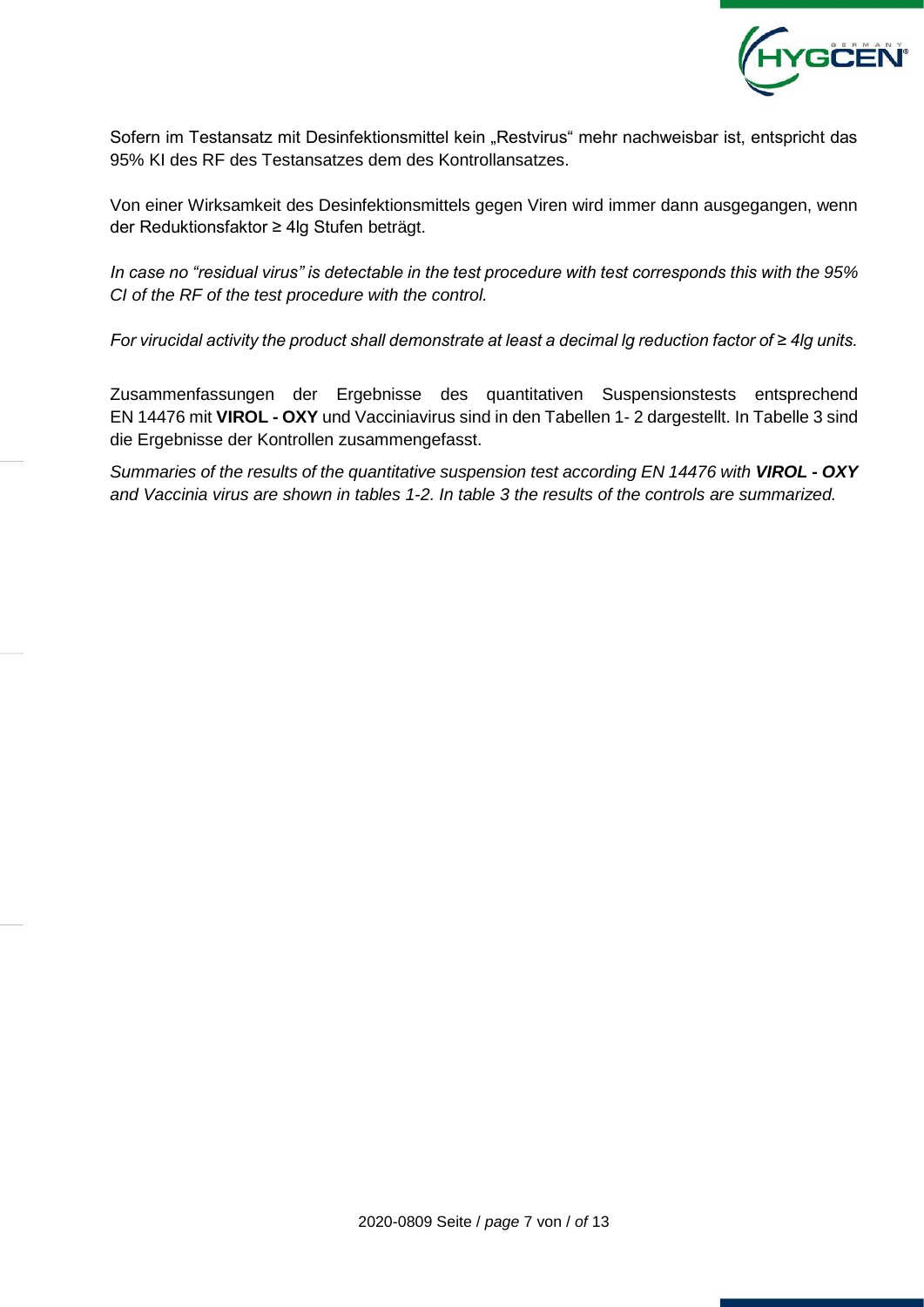

# **Ergebnisse Vacciniavirus/** *test results Vaccinia virus*

Tabelle 1 / table 1: Zusammenfassung der Ergebnisse von **VIROL - OXY** und Vacciniavirus */ summary of the results with VIROL - OXY and Vaccinia virus*

| Produktkonzentration /<br>test sample concentration                  |  | Belastung /<br>interfering<br>substance                                                                                                                                                 |             | Ig-TCID <sub>50</sub> nach  min<br>$lg$ -TCID <sub>50</sub> after  min | Titerreduktion<br>$\geq$ 4lg nachmin<br>$\geq$ 4lg reduction<br>after  min |
|----------------------------------------------------------------------|--|-----------------------------------------------------------------------------------------------------------------------------------------------------------------------------------------|-------------|------------------------------------------------------------------------|----------------------------------------------------------------------------|
| (m/v)                                                                |  |                                                                                                                                                                                         |             | 10 <sub>min</sub>                                                      |                                                                            |
| VIROL - OXY 2%                                                       |  | $0.3g/I$ BSA                                                                                                                                                                            | $≤ 2.50$    | $\leq$ 2.50 + 0.00                                                     |                                                                            |
| VIROL - OXY 1%                                                       |  | $0.3g/I$ BSA                                                                                                                                                                            | $≤ 2.50$    | $\leq$ 2.50 + 0.00                                                     |                                                                            |
| <b>VIROL - OXY 0.5%</b>                                              |  | $0.3g$ /l BSA                                                                                                                                                                           | $\leq 1.50$ | ≤ $1.50 + 0.00$                                                        | 10                                                                         |
| Viruskontrolle /<br>virus control                                    |  | $0.3g$ /l BSA                                                                                                                                                                           | n.a.        | $6.00 \pm 0.44$                                                        |                                                                            |
| TCID <sub>50</sub><br>CD <sub>50</sub><br>n.a.<br>n.d.<br><b>BSA</b> |  | Tissue culture infectious dose<br>Zytotoxische Dosis / cytotoxic dose<br>nicht anwendbar / not applicable<br>nicht durchgeführt / not done<br>Rinderserumalbumin / bovine serum albumin |             |                                                                        |                                                                            |

Tabelle 2 / *table* 2: Zusammenfassung der Ergebnisse von **VIROL - OXY** und Vacciniavirus anhand der Reduktionsfaktoren / *summary of the results with VIROL - OXY and Vaccinia virus showing the reduction factors* 

| Produktkonzentration /<br>test sample concentration                  | Belastung /<br>interfering<br>substance                                                                                                                                                 | $CD_{50}$ | Viruskontrolle<br>virus control<br>$[lg-TCID50]$ | Reduktionsfaktor<br>reduction factor<br>$[lg-TCID50]$ |
|----------------------------------------------------------------------|-----------------------------------------------------------------------------------------------------------------------------------------------------------------------------------------|-----------|--------------------------------------------------|-------------------------------------------------------|
| (m/v)                                                                |                                                                                                                                                                                         |           |                                                  | 10 <sub>min</sub>                                     |
| VIROL - OXY 2%                                                       | $0.3g/I$ BSA                                                                                                                                                                            | $≤ 2.50$  |                                                  | $\geq 3.50 \pm 0.44$                                  |
| VIROL - OXY 1%                                                       | 0.3q/IBSA                                                                                                                                                                               | $≤ 2.50$  | $6.00 \pm 0.44$                                  | $\geq 3.50 \pm 0.44$                                  |
| <b>VIROL - OXY 0.5%</b>                                              | $0.3g/I$ BSA                                                                                                                                                                            | ≤ 1.50    |                                                  | $\geq 4.50 \pm 0.44$                                  |
| TCID <sub>50</sub><br>CD <sub>50</sub><br>n.a.<br>n.d.<br><b>BSA</b> | Tissue culture infectious dose<br>Zytotoxische Dosis / cytotoxic dose<br>nicht anwendbar / not applicable<br>nicht durchgeführt / not done<br>Rinderserumalbumin / bovine serum albumin |           |                                                  |                                                       |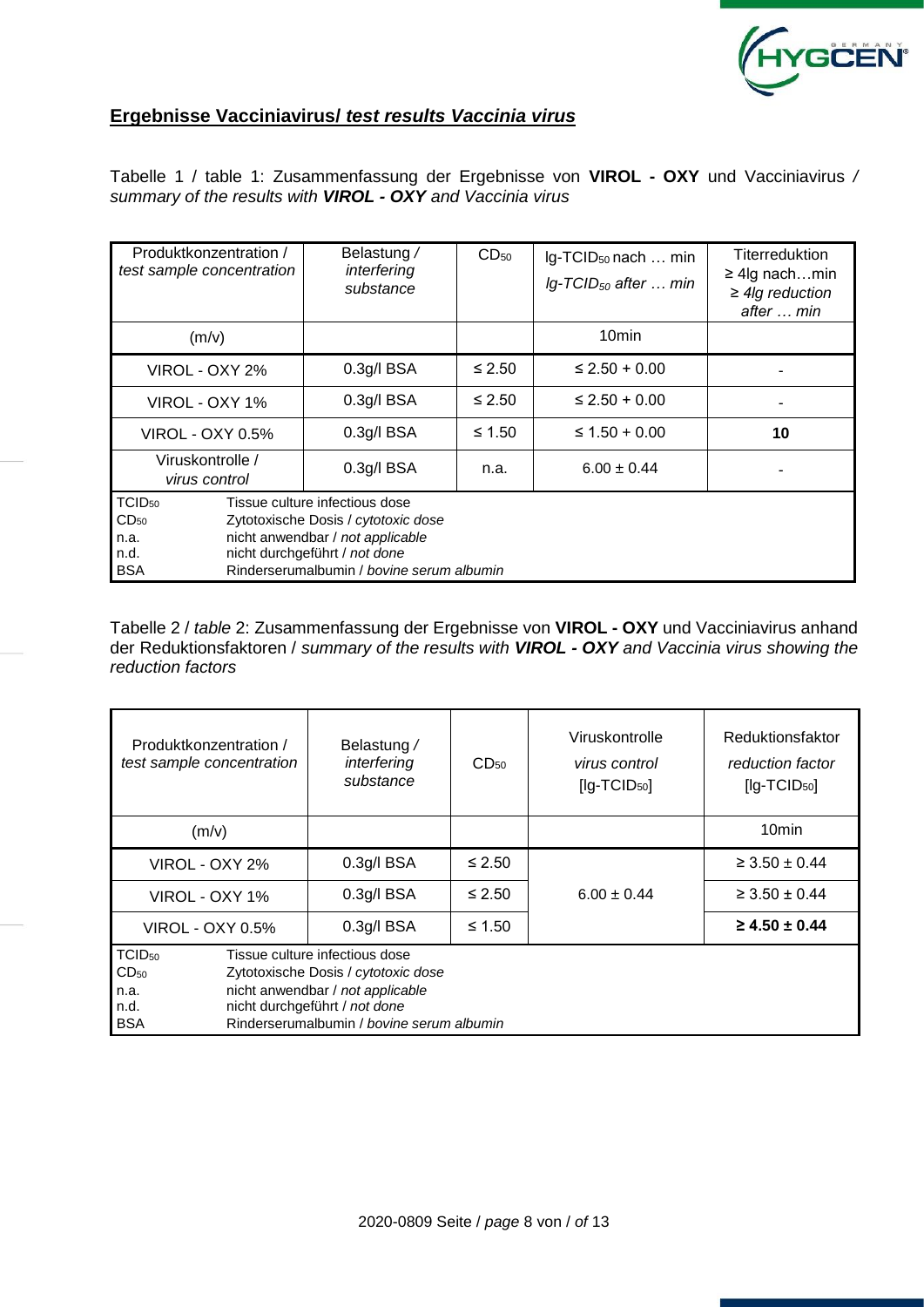

# **Ergebnisse Vacciniavirus/** *test results Vaccinia virus*

Tabelle 3 / *table 3*: Viruskontrollen und Referenzinaktivierung mit Vacciniavirus */ virus controls and reference inactivation of Vaccinia virus*

| Konzentration der Kontrolle<br>/ concentration of the<br>control                   |                                                                                | Belastung /<br>interfering<br>substance                                                                                                                                                                                     | CD <sub>50</sub> | Ig-TCID <sub>50</sub> nach  min<br>$lg$ -TCID <sub>50</sub> after  min |                 |                      |                      |  |  |  |  |  |  |  |
|------------------------------------------------------------------------------------|--------------------------------------------------------------------------------|-----------------------------------------------------------------------------------------------------------------------------------------------------------------------------------------------------------------------------|------------------|------------------------------------------------------------------------|-----------------|----------------------|----------------------|--|--|--|--|--|--|--|
| (m/v)                                                                              |                                                                                |                                                                                                                                                                                                                             |                  | $\Omega$                                                               | 10              | 30                   | 60                   |  |  |  |  |  |  |  |
| Formaldehyde 0.7% (V/V)                                                            |                                                                                | <b>PBS</b>                                                                                                                                                                                                                  | $\leq 4.50$      | n.d.                                                                   | n.d.            | $\leq 4.50 \pm 0.00$ | $\leq 4.50 \pm 0.00$ |  |  |  |  |  |  |  |
| Viruskontrolle / virus control<br>$20^{\circ}$ C                                   |                                                                                | 0.3g/l BSA                                                                                                                                                                                                                  | n.a.             | n.d.                                                                   | $6.00 \pm 0.44$ | n.d.                 | n.d.                 |  |  |  |  |  |  |  |
| Nachwirkungskontrolle /<br><i>inactivation control</i><br>(2% VIROL - OXY)         |                                                                                | $0.3g$ /l BSA                                                                                                                                                                                                               | n.a.             | $7.13 \pm 0.36$                                                        | n.d.            | n.d.                 | n.d.                 |  |  |  |  |  |  |  |
| Nachwirkungskontrolle<br>WSH / inactivation control<br>hard water                  |                                                                                | 0.3g/l BSA                                                                                                                                                                                                                  | n.a.             | $7.50 \pm 0.00$                                                        | n.d.            | n.d.                 | n.d.                 |  |  |  |  |  |  |  |
| Zellsensibilität /<br>cell susceptibility<br>(PBS)                                 |                                                                                | 0.3g/l BSA                                                                                                                                                                                                                  | n.a.             | n.d.                                                                   | n.d.            | n.d.                 | $5.88 \pm 0.36$      |  |  |  |  |  |  |  |
|                                                                                    | Zellsensibilität /<br>0.3g/l BSA<br>cell susceptibility<br>(0.01% VIROL - OXY) |                                                                                                                                                                                                                             | n.a.             | n.d.                                                                   | n.d.            | n.d.                 | $5.75 \pm 0.32$      |  |  |  |  |  |  |  |
| TCID <sub>50</sub><br>CD <sub>50</sub><br>n.a.<br>n.d.<br><b>BSA</b><br><b>PBS</b> | nicht durchgeführt / not done                                                  | Tissue culture infectious dose<br>Zytotoxische Dosis / cytotoxic dose<br>nicht anwendbar / not applicable<br>Rinderserumalbumin / bovine serum albumin<br>Phosphat gepufferte Salzlösung / phosphate buffered salt solution |                  |                                                                        |                 |                      |                      |  |  |  |  |  |  |  |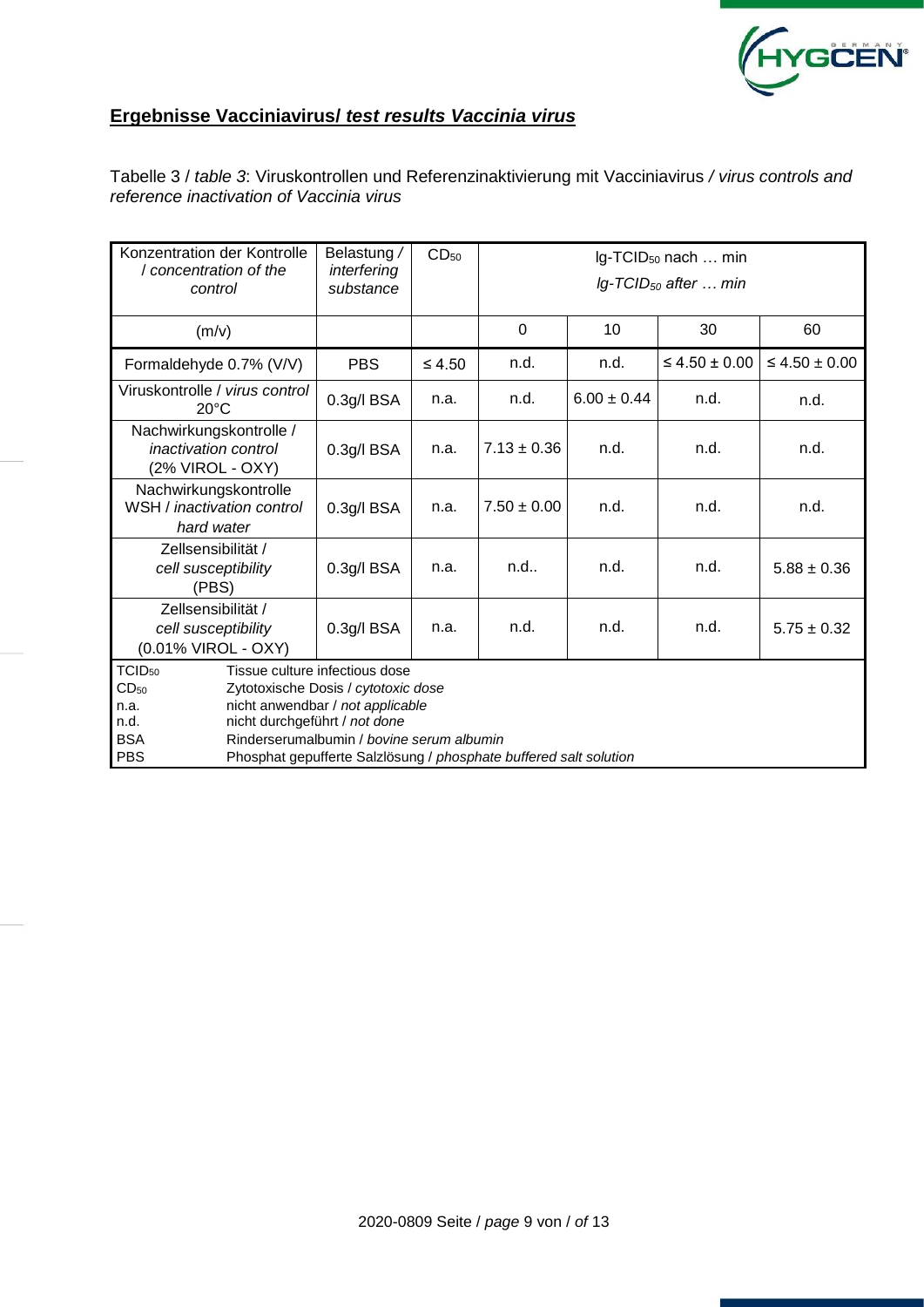

Abb. 1 / *fig. 1* : Referenzinaktivierung von Vacciniavirus durch 0,7% Formaldehyd / *reference inactivation of Vaccinia virus by 0.7% formaldehyde*

**GĊËÑ** 



*inactivation of Vaccinia virus by VIROL - OXY*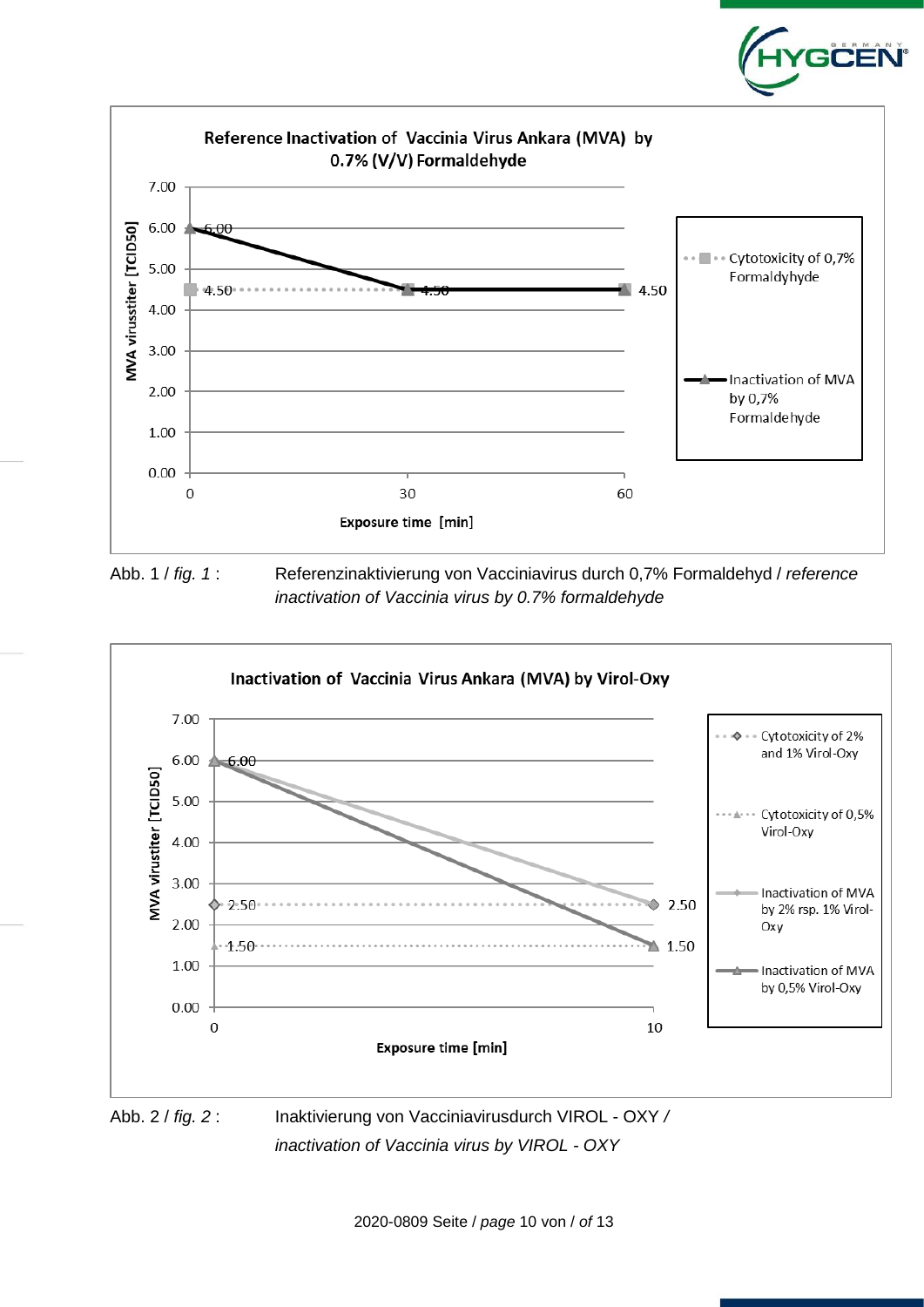

# **Verifizierung des Verfahrens /** *verification of the methodology*

| Zytotoxizität / cytotoxicity:                      | Das 2%ige und 1%ige Produkt VIROL - OXY zeigte bei einer<br>Verdünnung von 10 <sup>-2</sup> (2,50 CD <sub>50</sub> ) keinen zytotoxischen Effekt.<br>Das 0,5%ige Produkt VIROL - OXY zeigte bei einer Verdünnung von<br>$10^{-1}$ (1,50 CD <sub>50</sub> ) keinen zytotoxischen Effekt.<br>Dies stört folglich nicht die erforderlichen Verdünnungen zum<br>Nachweis einer viruziden Wirkung. |
|----------------------------------------------------|-----------------------------------------------------------------------------------------------------------------------------------------------------------------------------------------------------------------------------------------------------------------------------------------------------------------------------------------------------------------------------------------------|
|                                                    | The 2% and 1% sample VIROL - OXY showed no cytotoxic effect at<br>a dilution of $10^2$ (2.50 CD <sub>50</sub> ).<br>The 0.5% sample VIROL - OXY showed no cytotoxic effect at a<br>dilution of $10^1$ (1.50 CD <sub>50</sub> ).<br>Therefore this doesn't affect the dilutions needed to demonstrate the<br>virucidal activity.                                                               |
| Viruskontrolle /<br>virus control:                 | Der Virustiter für das Vacciniavirus betrug 6,00 $\pm$ 0,44 TCID <sub>50</sub> .<br>Die nachweisbare Titerreduktion betrug somit $\geq 4$ lg.                                                                                                                                                                                                                                                 |
|                                                    | The virus titre for Vaccinia virus was 6.00 $\pm$ 0.44 TCID <sub>50</sub> .<br>The detectable titre reduction was $\geq 4$ lg.                                                                                                                                                                                                                                                                |
| Zellsensibilität /<br>cell susceptibility:         | Die vergleichende Virustitration auf vorbehandelten und nicht<br>vorbehandelten Zellen zeigte einen Unterschied von<br>< 1lg Stufen.                                                                                                                                                                                                                                                          |
|                                                    | The comparative virus titration on pretreated cells and not pretreated<br>cells showed a difference < 1lg units of the virus titre.                                                                                                                                                                                                                                                           |
| Referenzinaktivierung /<br>reference inactivation: | Der Reduktionsfaktor von 0,7% Formaldehyd<br>betrug<br>nach<br>30 und 60 min Einwirkungszeit ≥ 1,5lg.                                                                                                                                                                                                                                                                                         |
|                                                    | The reduction factor of 0.7% formaldehyde was $\geq$ 1.5lg after 30 and<br>60min contact time.                                                                                                                                                                                                                                                                                                |
| Nachwirkungskontrolle /<br>inactivation control:   | Die vergleichende Virustitration der Nachwirkungskontrolle und der<br>Viruskontrolle zeigte einen Unterschied von < 0,5lg Stufen.<br>The comparative virus titration of the control of efficiency of<br>suppression of samples activity and the virus control showed a<br>difference of $< 0.5$ lg units.                                                                                     |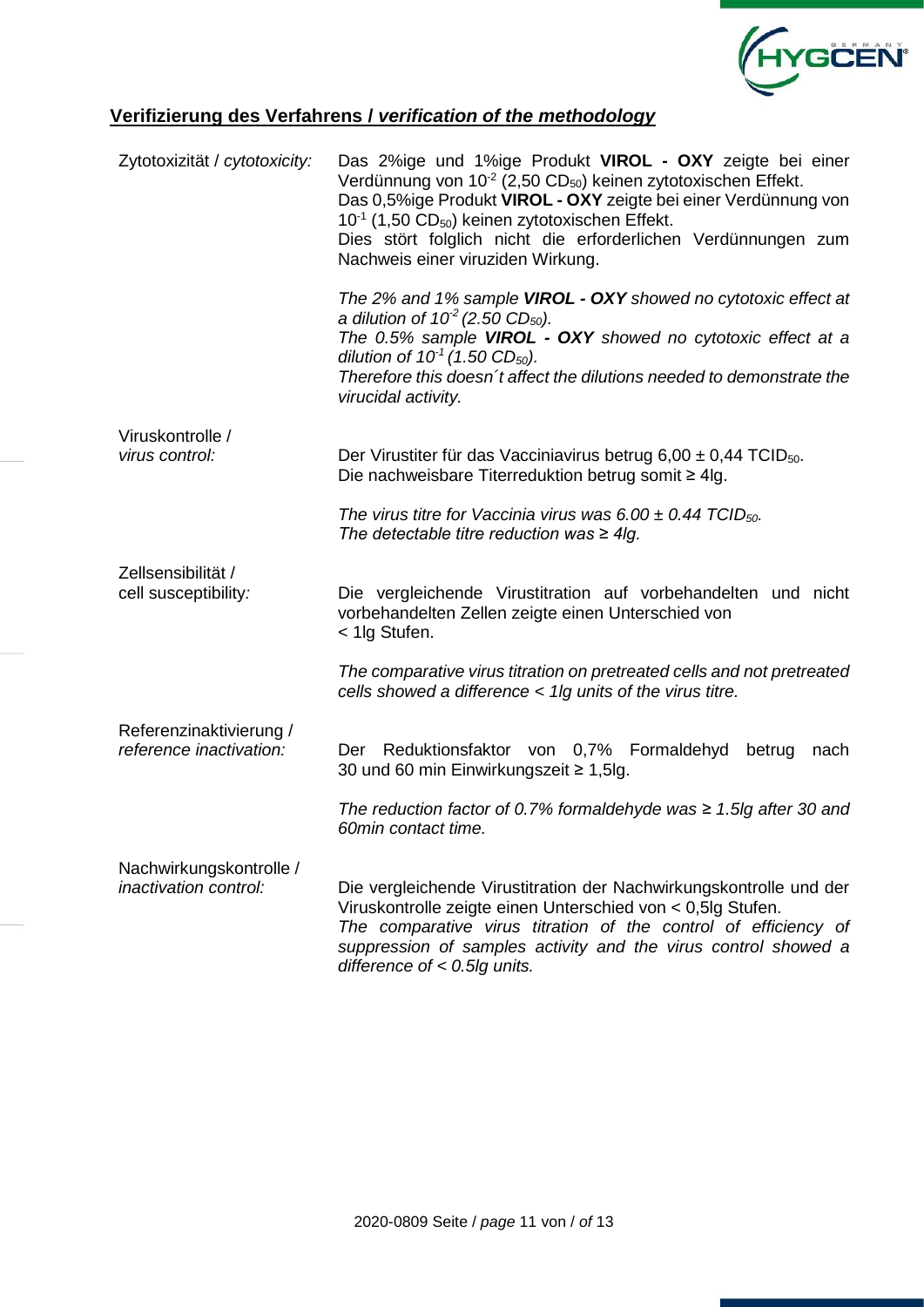

## **Schlussfolgerung** */ conclusion***:**

Nach einer Einwirkzeit von 10min mit dem 2%igen, 1%igen und 0,5%igen Produkt **VIROL - OXY** bei niedriger Belastung konnte keine Vermehrung von Vacciniavirus in Kulturen von BHK-21 Zellen nachgewiesen werden.

Die erforderliche Titerreduktion von ≥ 4lg Stufen konnte mit dem 0,5%igen Produkt nachgewiesen werden.

*After an exposure time of 10min with2%, 1% and 0.5% of the product VIROL - OXY under clean conditions no replication of Vaccinia virus could be detected in cultures of BHK-21 cells. The required titre reduction of ≥ 4lg units could be demonstrated with the 0.5% product.*

**Archivierung: Eine Ausfertigung des Berichtes wird zusammen mit den Rohdaten im Archiv des Auftragnehmers aufbewahrt.**

*archiving: A copy of the test report will be kept together with the raw data in the contractor´s archive.*

Hinweis: Die Prüfergebnisse beziehen sich ausschließlich auf die genannten Prüfprodukte. Auszugsweise Wiedergabe dieses Berichtes nur mit schriftlicher Genehmigung der HygCen Germany GmbH.

*note: The test results refer only to the named test samples. Reproduction of any part of this report requires the written permission of HygCen Germany GmbH.*

Dr. med. univ. S. Werner **Dipl. Umweltwiss. J. Köhnlein** Head of Scientific-Technical Affairs **Exercise Scientific-Technical Affairs** Division manager Microbiological Test Methods